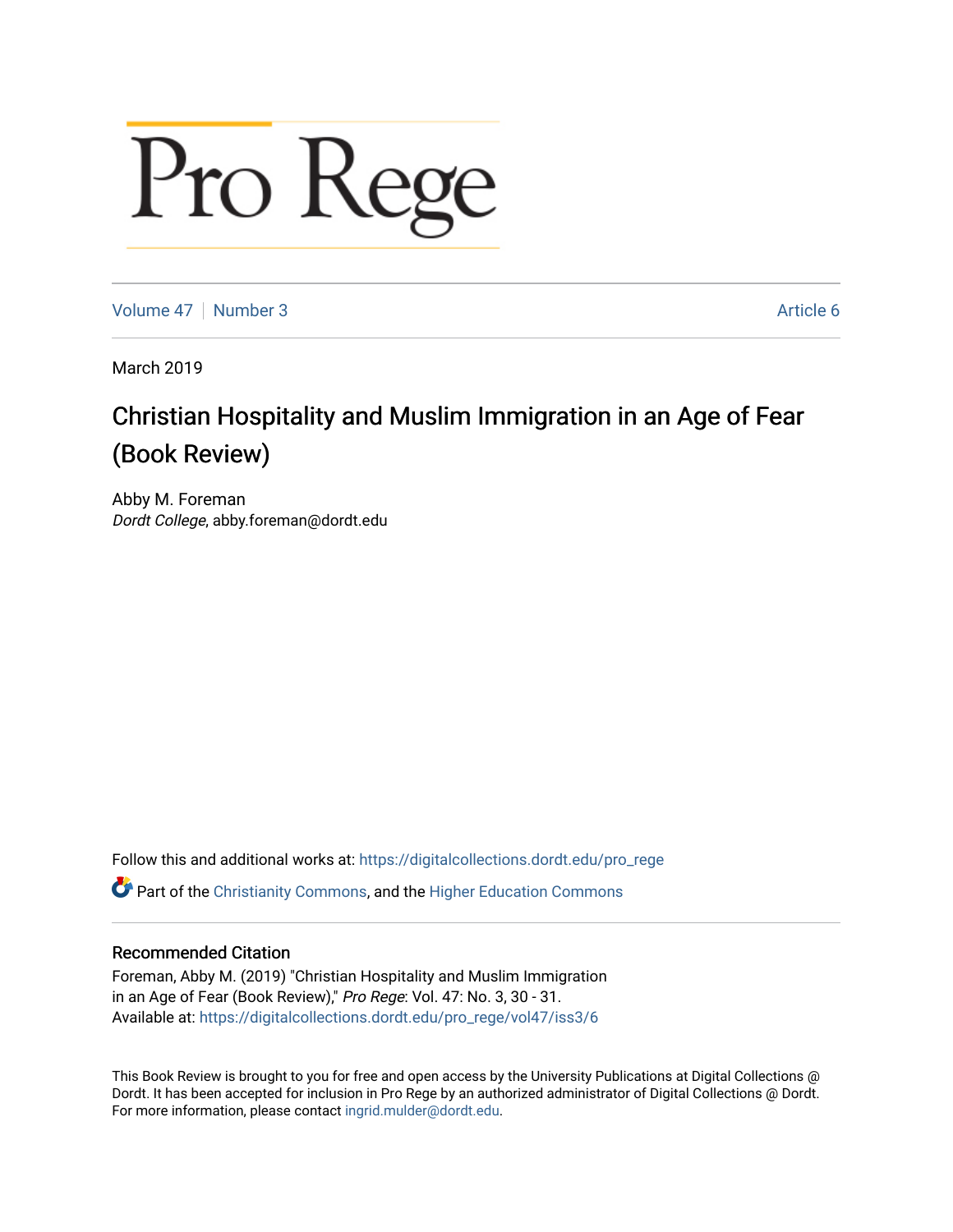## BOOK REVIEWS

*Christian Hospitality and Muslim Immigration in an Age of Fear.* Matthew Kaemingk. Grand Rapids, Michigan: Eerdmans, 2018. 296pp. ISBN: 978-0802874580. Reviewed by Abby Foreman, Professor of Social Work, Dordt College.

In his insightful new book on immigration and Christian responses to it, Matthew Kaemingk formulates an accessible and thorough explanation of pluralism while examining the timely and important issue of Muslim immigration. Using the Netherlands as a historical and contemporary case study, Kaemingk presents a powerful critique of liberal, modernist and right-wing, nationalistic responses to immigration as well as issues of religious, social, and political diversity. For Kaemingk, both ideological impulses are flawed and limited by an inability to account for and truly respect deep differences. Using similar points made in John Inazu's book *Confident Pluralism*, Kaemingk's book makes a strong case that religious differences between Muslim immigrants and residents of their host countries are real and might not be resolved. Nevertheless, also like Inazu, Kaemingk argues that there should be hospitable, public space created and maintained to respect and allow for these differences. Religious groups should be free to live out their faith, not only in private but also in public space, allowing for the establishment of organizations, places of worship, and schools that are aligned with their religious beliefs and identity.

By going back to explore the history of the modernism project in the Netherlands, Kaemingk skillfully demonstrates how the spirits of our age seek to dominate and achieve cultural hegemony. He uses the story of the brutal and public slaying of artist Theo van Gogh by a Muslim man, angry about van Gogh's uncharitable characterization of Islam, to begin to explain that all is not well in the celebrated land of tolerance and multiculturalism. The Netherlands has historically been known for its fair treatment of minorities, in part due to a unique period of history in the first half of the 20th century in which cultural and political power was shared through *verzuiling*, or the pillarization of society: "From 1900 to 1960, the Netherlands, broadly speaking, became a nation of four equal power bases or subcultures (liberals, socialists, Calvinists, and Catholics). None of the four was permitted to dominate, assimilate, or direct the others" (40). In this era, one can notice the ideas of

pluralism that were advanced by Abraham Kuyper and his adherents. Beginning in the 1960s, however, liberalism emerged as the dominant ideology, intended to advance the nation together under a shared progressive vision for the future.

"Shared vision" is a perhaps a too-hopeful term that belies the necessarily coercive forces in a dominant ideology that will eventually lead to forceful measures to achieve uniformity. Lip service to accepting and celebrating difference falls short when religious minorities, such as Muslims or conservative Christians, hold on to their socially conservative views of morality, family, or sexuality that are outside of the wider culture's beliefs on such issues. Kaemingk highlights how, in the Netherlands, the current atmosphere towards Muslim immigrants is much less hospitable as the liberal, multicultural paradigm has proven not to account for deep differences that were assumed to eventually disappear once groups were properly educated and assimilated. As a result, some have latched on to populist, nationalist movements that support a harder line towards immigrants and minorities. Anyone following the current developments in the United States is likely to recognize the parallels between the political and social realities in the Netherlands and those in the United States on these issues.

In this current time of ideological, political and social conflicts, the author provides a poignant reminder to Christians that we should never feel too at home among the political and social ideologies of our day. We should be loath to underestimate the power of sinfulness present in our own fearfulness and in our desire to use the state for our own hegemonic purposes. Kaemingk speaks directly of our sinful desire to want to gain control, no matter the ethical and moral costs to our devotion to the risen Lord. This prophetic word is one that Christ-followers must hear and reckon with especially today and with each subsequent issue of public justice. Among individuals, groups and organizations affected by sin, there is always the sinful tendency to want to control, to dominate, to snuff out the other.

The middle section of the book is an excellent